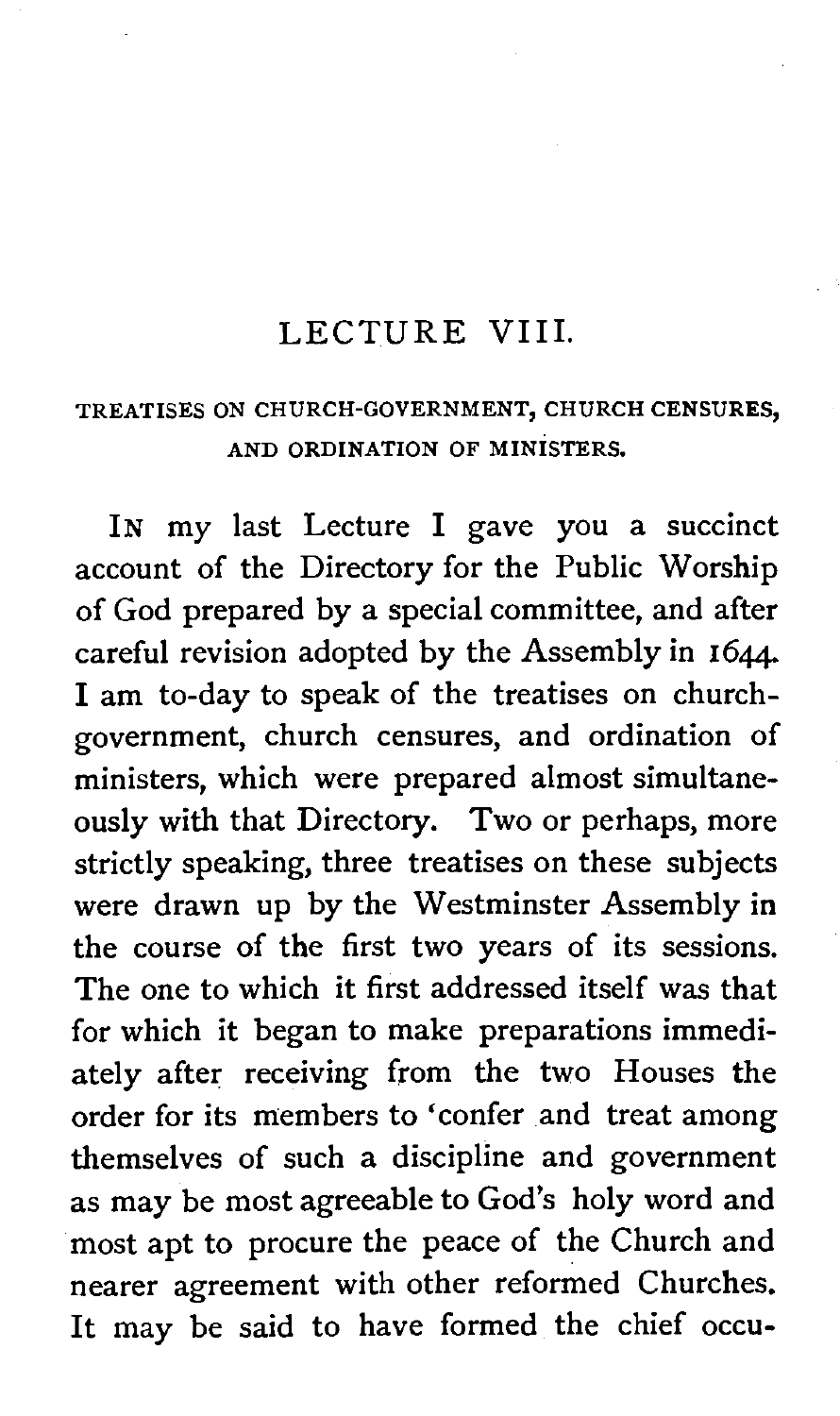## Treatises on Church-Government, etc. **247**

pation of the Assembly during the remainder of the year **1643** and during the greater part of 1644. It proved a work of great labour and difficulty, and it was in connection with it that those keen and almost interminable debates between the Presbyterians and Independents took place, which broke the harmony of the Assembly and retarded its more important work. This treatise was entitled by its framers, Propositions concerning Church- Government *and* Ordination of Ministers, but it is now generally known and referred to as the Form of Church-Government, probably because that was the title arranged for the treatise on church-government in the Solemn League and Covenant. Under this title it still holds its place in Scottish editions of the Westminster standards. It embodies in the form of distinct propositions, arranged in logical connection, and accompanied with the Scripture proofs which were held to warrant them, the conclusions in which the Assembly saw fit from time to time to sum up the results of its lengthened and exhaustive discussions. It treats in succession of the Head of the Church, of the Church itself, and the officers whom Christ its Head has given it, viz., pastors, teachers, other church governors (whom reformed churches commonly call elders), and deacons, then of particular congregations, and the officers and ordinances appropriate to them, of church-government, the several sorts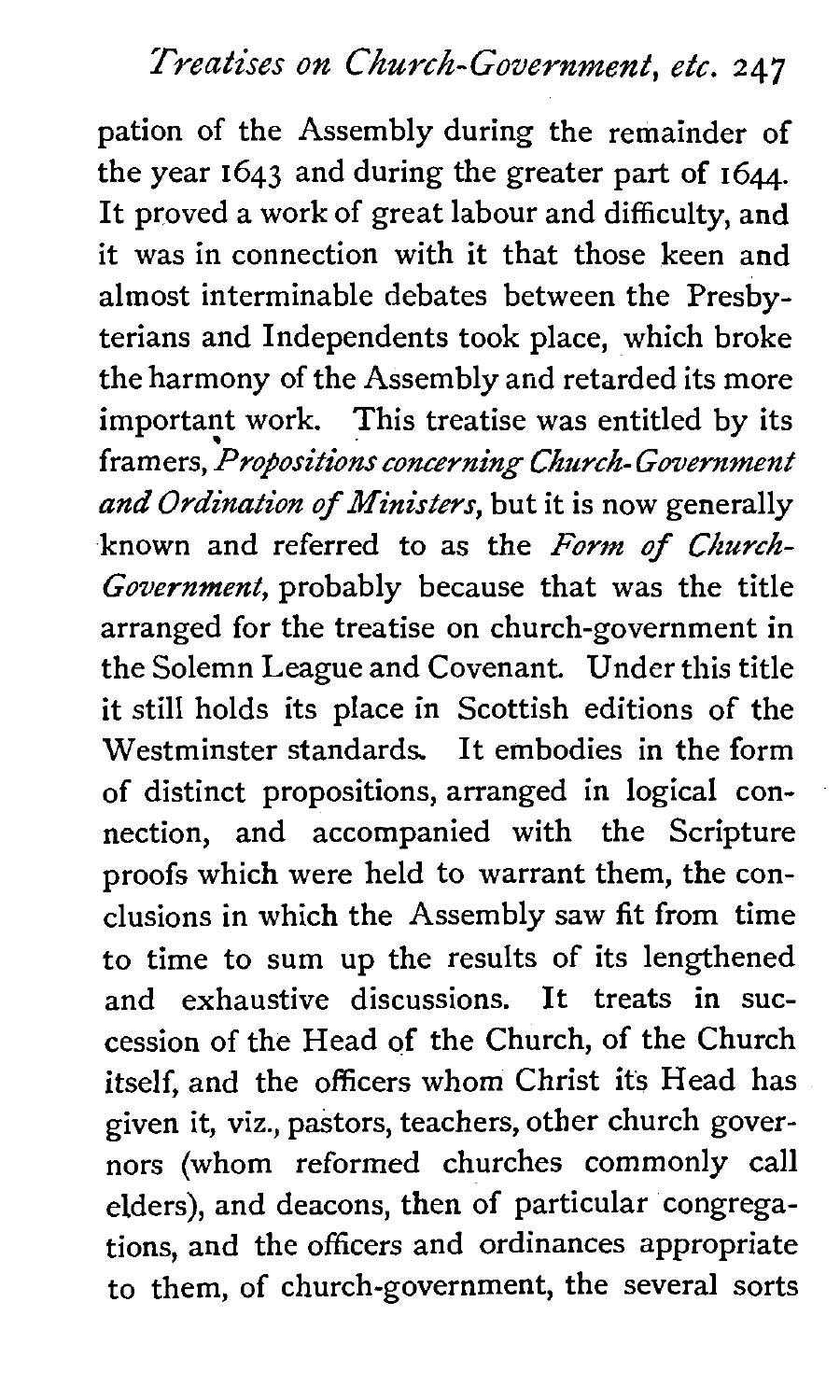of assemblies for exercising it, and the common and distinctive powers of these several assemblies, and finally of the doctrine and power of ordination accompanied by a practical directory for the ordination of ministers. Prefixed to Gillespie's *Notes of the Debates and Proceedings of the Assem* $bly$ , as I stated in a former lecture, we have in tabulated form the votes or separate resolutions of the Assembly out of which the Propositions were gradually framed, accompanied in the margin by a notification of the date or at least of the session when each separate vote was passed, and of the fact whether it was *ordered*, that is, accepted without discussion, or *resolved* on after debate and perhaps a formal vote. The latest entry, however, in this tabulated form was made in the 186th session, or on 25th March 1644, and thus unfortunately it does not include the votes regarding the gradation of church courts and their respective powers, nor even the greater part of those relating to the ordination of ministers. It is authenticated by the subscriptions both of the gssessors, and of the scribes of the Assembly, and it was probably got by Gillespie and his colleagues that it might be forwarded to the commissioners of the General Assembly in their own country, to whom they were required from time to time to give account of their proceedings. But if so, it was not formally communicated to the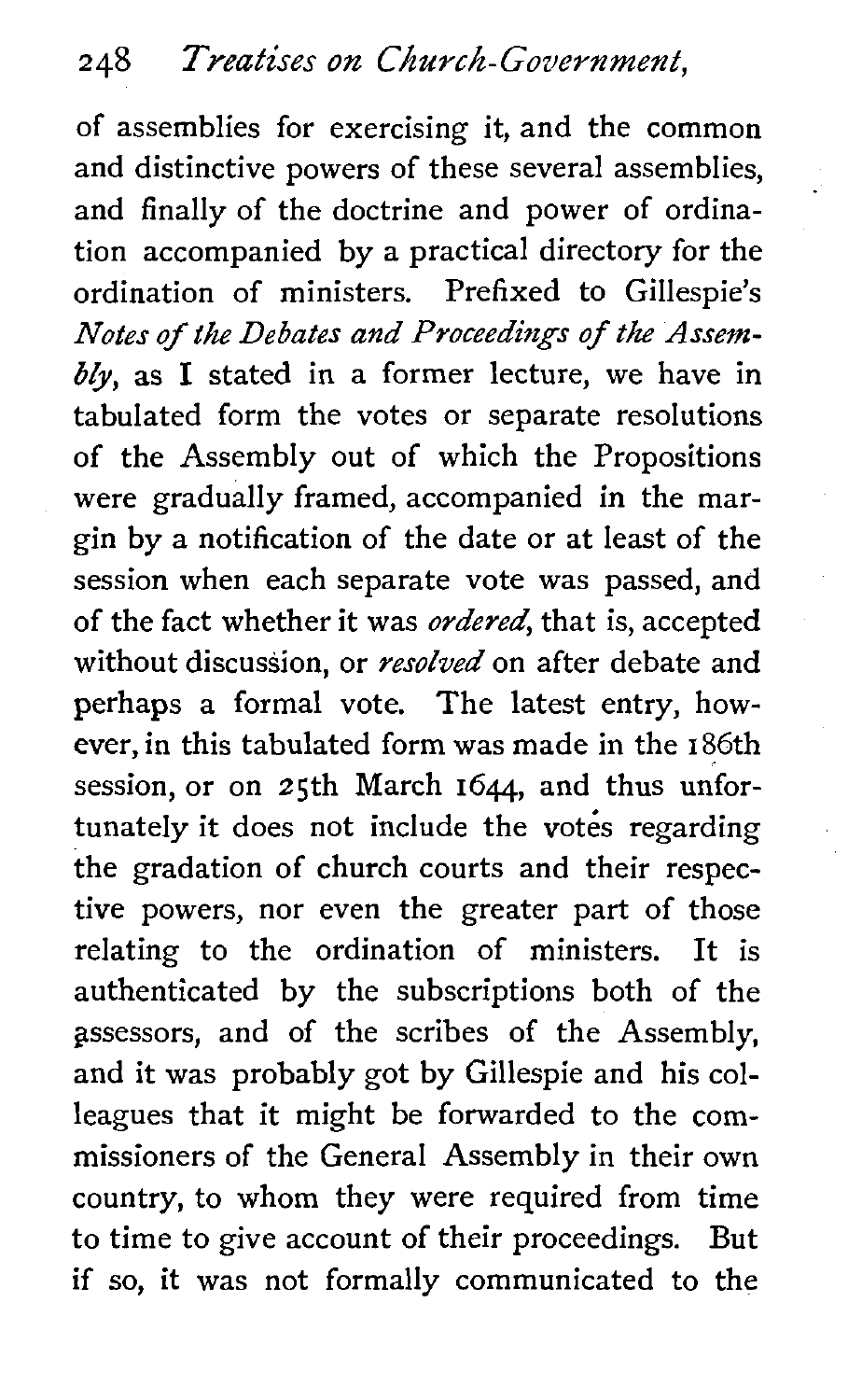Church Censures, etc. 249

General Assembly of that year, nor indeed in accordance with the provisions of the ordinance calling the Westminster Assembly could any public use be made of it at that date. It is only one of several indications we have that they occasionalIy sent documents as well as notes of their speeches to these commissioners, as it is also one of several indications that besides the books in which Byfield inserted notes of the speeches of the members and formal minutes of their meetings there was another (probably under the charge of his colleague Roborough) in which their votes alone, and so the separate propositions contained in their formularies of church order, worship, and doctrine, were recorded as they were voted, which book is now hopelessly lost.<sup>1</sup>

It was not till the 8th November **1644** that the Propositions, or at any rate the main part of them (I suppose so far as they are printed on the first sixteen pages of the Scotch edition of 1647), were presented by Dr. Burgess and some others of the Divines to the House of Commons as ' the humble advice of the Assembly of Divines now by authority of Parliament sitting at Westminster concerning *some part* of church-government.' And on p. **16** of the edition of the Propositions above men-

**l** VoL i. of the **Ms.** Minutes under session **186** or 25th March **1644**  records the appointment of the prolocutor, assessors, and scribes as a committee, but does not indicate the object for which they were appointed. Possibly it was to prepare this *vidimus* of votes.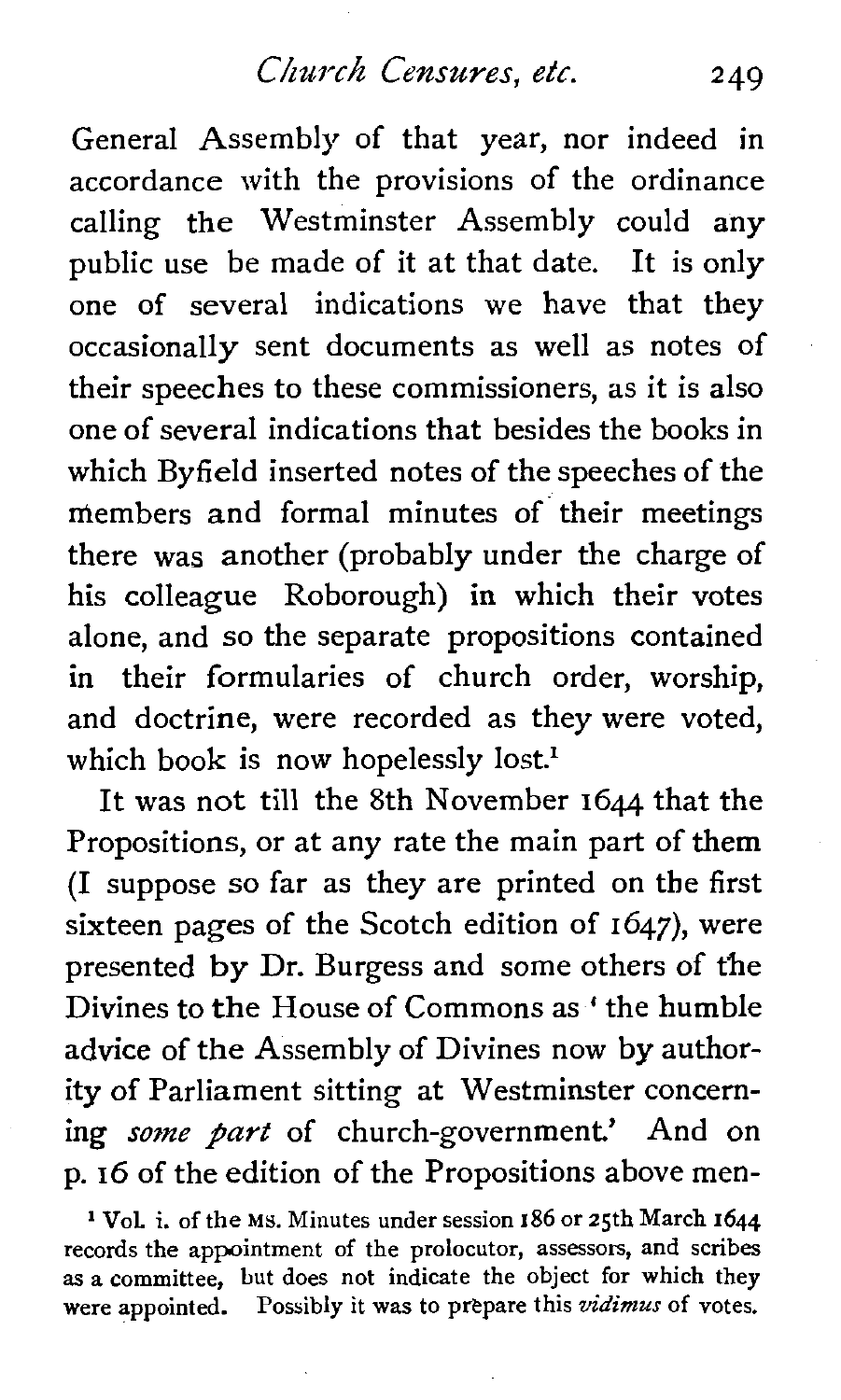tioned, the statement (no doubt given in on this occasion) has been allowed to stand as it originally did : 'Some other particulars concerning church-government do yet remain unfinished, which shall be with all convenient speed prepared and presented to this honourable House.' But when by a subsequent message from the House they were requested to send in with all convenient speed all the parts of church-government that are yet behind,' they replied by Mr. Marshal1 'that all the material parts of church-government are already brought up' with the exception of that relating to church-censures, the  $ubi$  of which was a subject of theological dispute about which they had not yet agreed. The conclusions to which they ultimately came respecting it were incorporated not with the *Propositions*, but with the Directory for church-government, etc. When and how the Propositions contained on pp. 17 to 26 of the Scotch edition of 1647 were moulded into the precise shape in which we there find them, it is not so easy exactly to determine. In all likelihood this was the part of the Directory which was first completed and presented to the Houses, to enable them to make temporary arrangements for the ordination of ministers. From the full notes of the debates given in Lightfoot's *Journal* it is evident that the twelve propositions relating to the doctrinal part of ordination had by April 3d, 1644,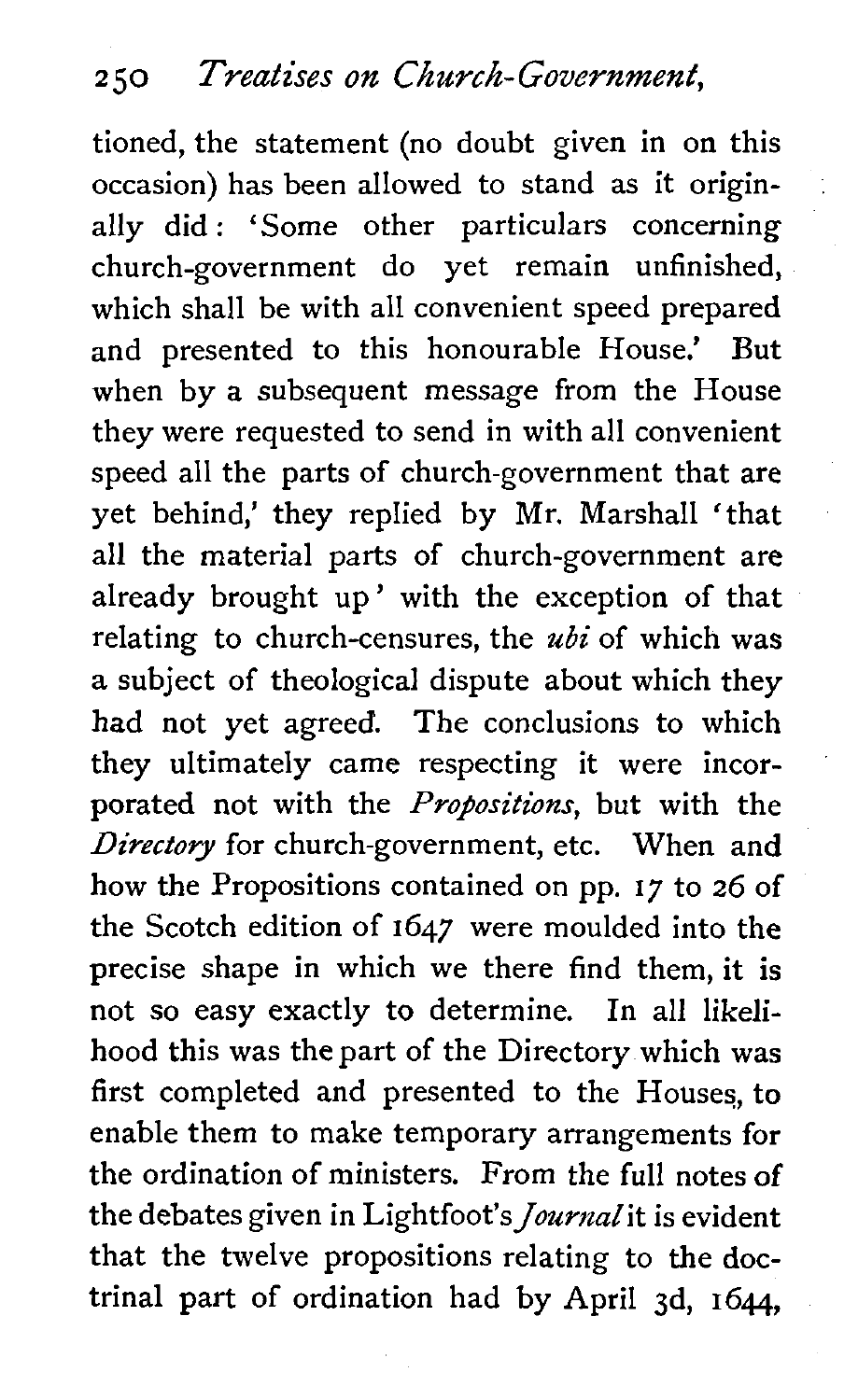been put into the exact form in which we there have them, and if by April 19th the directory for ordination was not yet *verbatim et literatim* as we now have it, any alterations made on it subsequently must have been of the most trifling kind. The Committee which drew up the first draft of this Directory were Messrs. Palmer, Herle, Marshall, Tuckney, Seaman, Vines, Goodwin, and Gataker, with the Scottish commissioners, and their draft was completed<sup>1</sup> between the 3d and the 19th of April, on which day it was discussed, and with modifications adopted by the Assembly. Next morning it was presented to the Houses, Dr. Burgess, in offering it to the House of Lords, saying, ' That these were the first-fruits of the Assembly, and if they shall receive sanction and confirmation from their Lordships it will abundantly recompense for the long time they were in debate, and the Assembly recommends them to the blessing of God for a good success upon them.' At first the action of the Houses, on what had been presented to them, was far from satisfactory to the Assembly.<sup>2</sup> They struck out. from the ordinance they proposed to pass respecting ordination of ministers, all reference to the doctrinal part of ordination, and from the practical

**l Lightfoot's** *Jou~nal,* **pp. 237-253.** 

<sup>2</sup> It is recorded in *Journals of the House of Commons*, vol. iii. **pp. 59, 591. For alterations made see pp. 610, 622, 625.**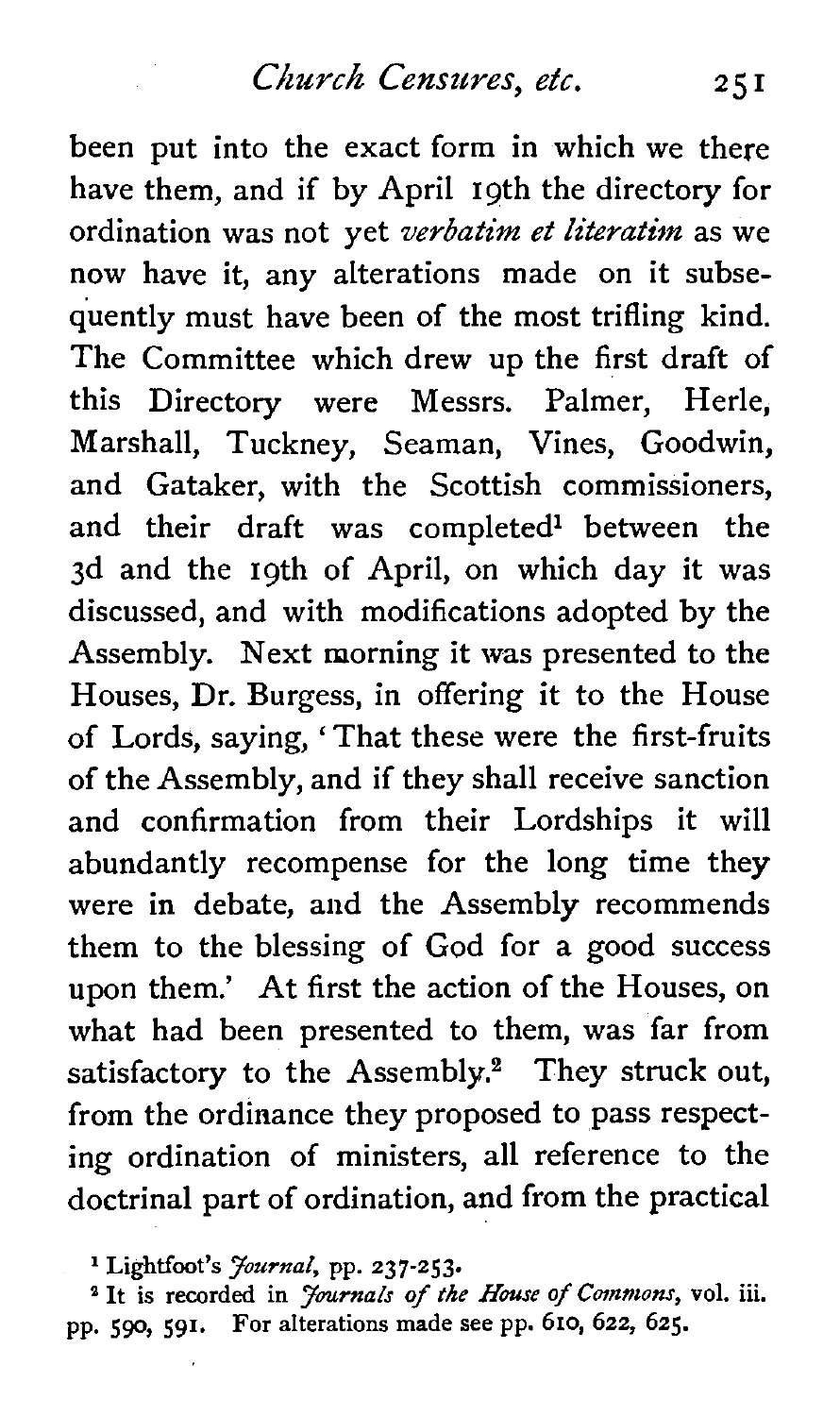Directory, all reference to a presbytery as the ordinary ministers of ordination. They made provision for the special emergency that had occurred, only by a temporary and extraordinary association of presbyters, and deferred determining the method to be ordinarily and permanently followed until the whole question of church-government was ripe for settlement. They also proposed various alterations in particular regulations recommended by the Assembly. This fortunately came to the knowledge of the divines before the ordinance had actually passed, and they asked and got permission to make further suggestions respecting it. The adjustment of these suggestions gave occasion to considerable debate in the Assembly, and to expressions of disappointment on the part of several divines (notably of Henderson), that the House of Commons should have taken such liberties with a document they had so carefully drawn up; and after paring away so much that was deemed important by its framers -especially as to the doctrinal part-should have ventured to prefix to the 'directory part' a preface of their own. The preface as ultimately passed seems harmless enough, but though negatively allowed by the divines, it was as rigidly excluded from a place among their Propositions and in their Directory as it was persistently maintained in the English Ordinance, as printed in **1644,**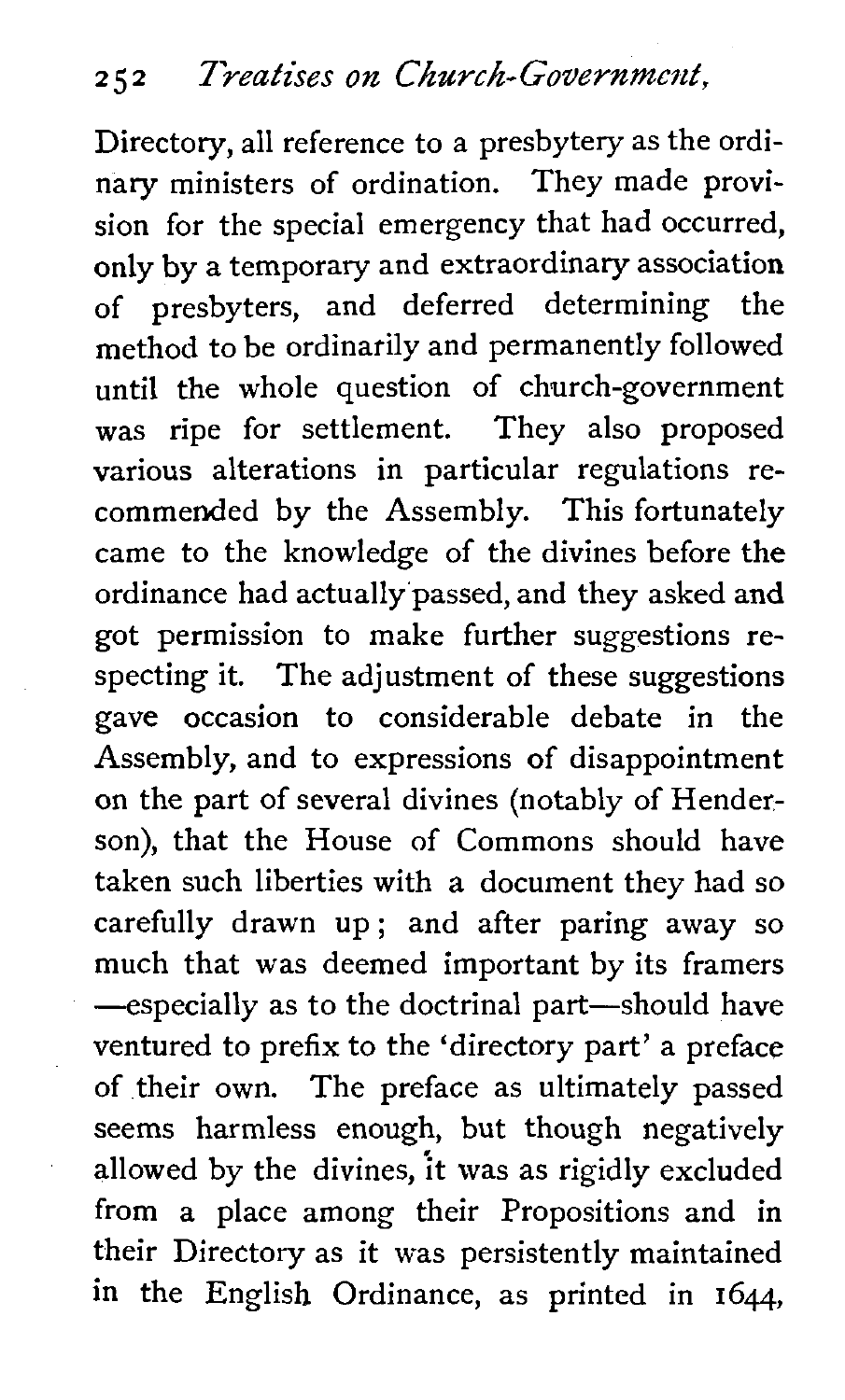modified and reprinted in 1646, and merged in the larger and more general Ordinance on churchgovernment in  $1648$ <sup>1</sup> At first the divines seemed disposed to content themselves with urging two amendments to the ordinance drafted by the Commons, the one embodying a more satisfactory definition of ordination than the preamble contained, and the other restoring the clause requiring an express promise of **submission** on the part of the people to their pastor. Ultimately, however, thirteen suggestions were sent up, of which eleven were accepted by the House of Commons without difficulty. The other two-being those just referred to, and numbered respectively  $8$  and  $9$ were after further consideration accepted; the first partially, the second entirely; but on the dissent of the House of Lords from the latter it

<sup>1</sup> 'Whereas the word *presbyter*, that is to say elder, and the word bishop do in the Scriptures intend and signify one and the same function, although the title of bishop hath been by corrupt custom appropriated to one, and that unto him ascribed, and by him assumed, as in other things so in the matter of ordination that was not meet. Which ordination notwithstanding being performed by him, a *presbyter*, joined with other *presbyters*, we hold for substance to be valid, and not to be disclaimed by any that have received it. And that *presbyters* so ordained being lawfully thereunto appointed may ordain other *presbyters*. And whereas it is also manifest by the word of God that no man ought to take upon him the office of a minister until he be lawfully called and ordained thereunto ; and that the work of ordination, that is to say, an outward solemn setting apart of persons for the office of the ministry in the Church by *preaching presbyters*, is an ordinance of Christ, and is to be performed with all due care, wisdom, gravity, and solemnity: It is ordained,' etc.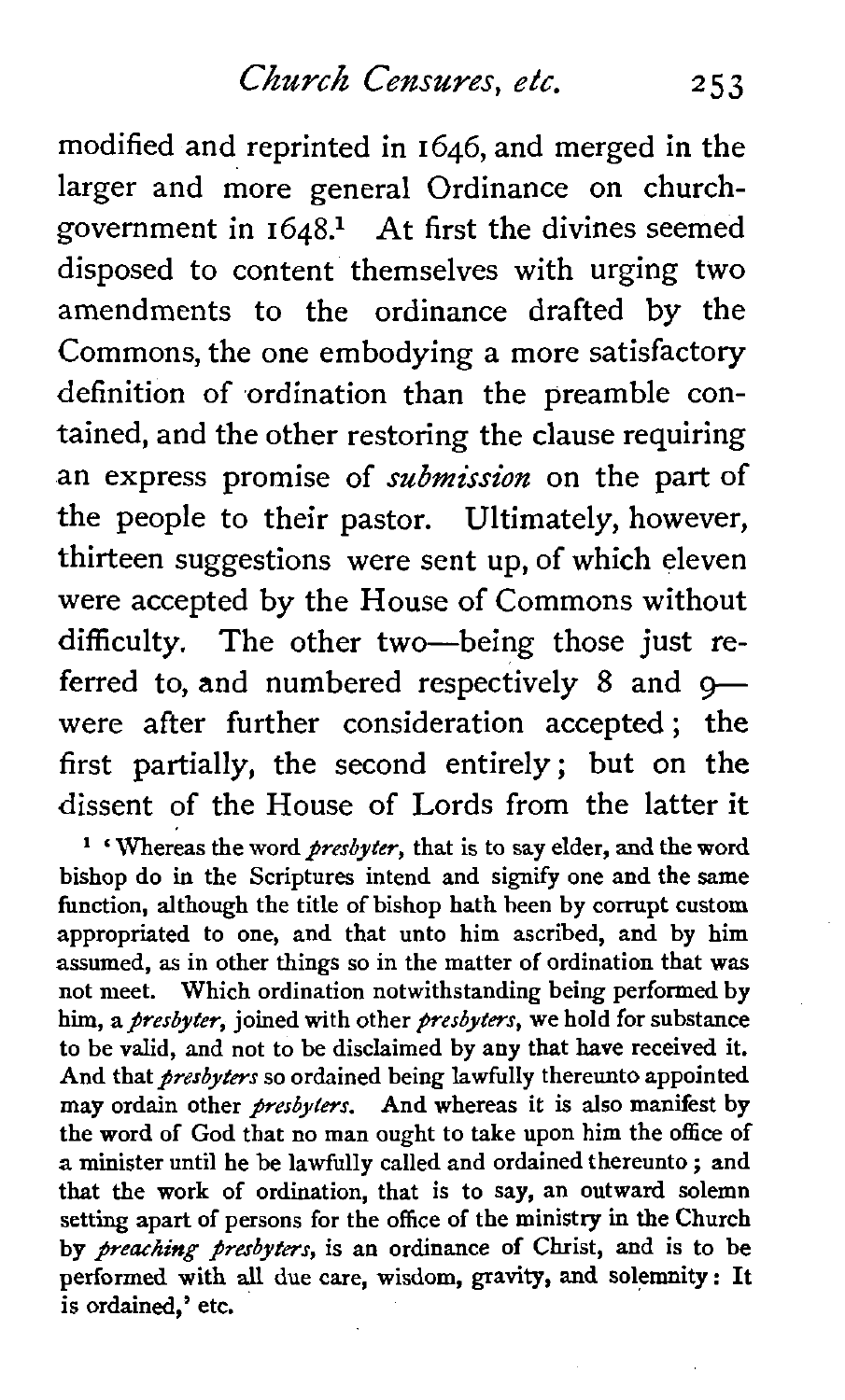was in the end rejected. Instead of the presiding minister being directed immediately *before the ordination* to 'demand of the people concerning their willingness to receive and acknowledge the person about to be ordained as the minister of Christ, and *to obey and submit unto him as having rule over them in the Lord*, etc., he was simply authorised *after the ordination* 'to exhort and charge the people in the name of God, willingly to receive and acknowledge him as the minister of Christ, and to maintain, encourage, and assist him in all the parts of his office.' As the objection to their suggestion appears to have proceeded mainly from the House of Lords, it is likely that it arose quite as much from dislike of the position it conceded to the people, as of the position of rule it claimed for the minister once accepted by them. And, strange as it may seem, though the clause requiring the people to declare their acceptance of the minister, and promise submission to him, was retained in the Propositions and Directory as published in 1647, and was countenanced by the Knoxian Form of Admission of Ministers, the practice which has generally prevailed in the Church of Scotland ever since the Revolution comes nearer to that authorised by the Ordinance of the English Parliament. The people's acceptance and promises are held to have been evinced by the signature of the call or acquiescence in it,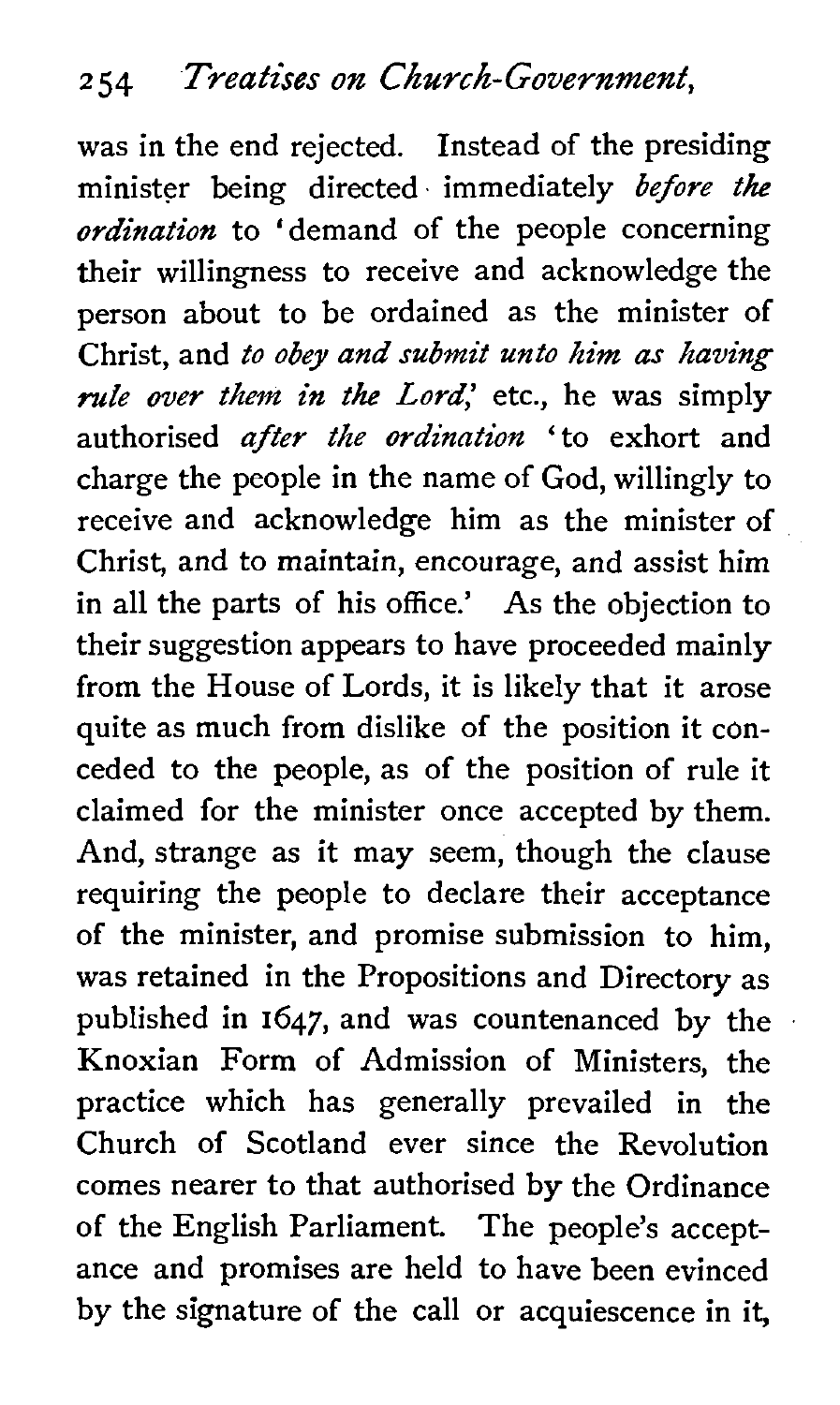and at the time of ordination are tacitly assumed, and after the minister-elect has been ordained, and counselled as to his duty, they are exhorted and charged as to theirs.

But the main subject of difference between the Assembly and the Houses related to the insertion of **a** satisfactory definition of ordination in the preamble of the ordinance. The original draft had borne merely that ordination, that is, an outward solemn setting apart of persons for the office of the ministry, is an ordinance of Christ, and left out theexplanation contained in thefourthdoctrinal proposition of the Assembly. They suggested that the ordinance should run 'that ordination by preaching presbyters with prayer and imposition of hands is an ordinance of Christ,' but they ultimately agreed not to press for the insertion of the words 'with prayer and imposition of hands,' so that the clause might stand, 'that ordination by preaching presbyters is an ordinance of Christ.<sup>11</sup> Thismodified request was substantially granted by the Houses, but it was determined by them that the words 'by preaching presbyters' should come in not in the first part of the definition, but at its close, to complete the explanation : 'that is, an outward solemn setting apart of persons for the office of the ministry in the Church.'<sup>2</sup> Some further additions were afterwards made to the ordinance on

**<sup>1</sup>** Gillespie's *Notes*, **p. 71.**  $\qquad$  **<sup>2</sup>** As in note on p. 253.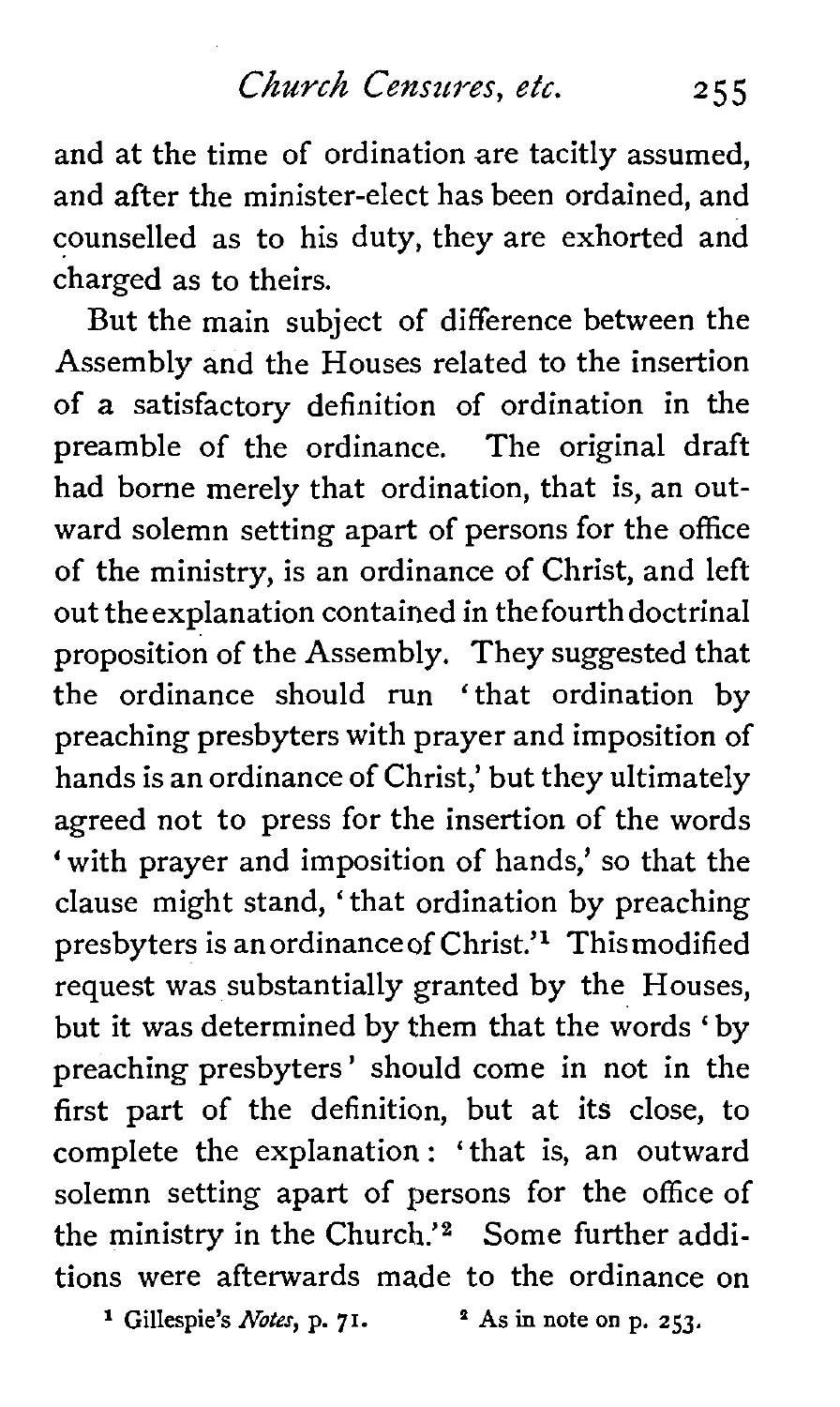the suggestion of the Assembly which may possibly not have been in their Directory as originally transmitted. The ordinance retained one variation from the draft of the Assembly which is deserving of notice. It had been determined there by a majority that the phrase 'with imposition of hands and prayer' should be changed into *'by*  imposition of hands,' etc. Selden, Gataker, and Seaman all pressed this ; but Gillespie contended that 'it neither agreed with the apostle's phrase nor with the opinion of our divines.'<sup>1</sup> Yet in the House of Commons, where Selden's influence was generally greater than in the Assembly, the word  $by$  was left out, though with was not inserted, but the sentence simply ran, 'shall solemnly set him apart to the office and work of the ministry, **laying**  their hands on him.'

The first and larger part of the propositions, as already stated, was only presented to the Houses on 8th November 1644 or more than six months after the part which now stands last had been sent up.

The propositions concerning church-government and ordination, as put into shape by the divines and presented to the English Parliament, were taken down to Scotland by Gillespie and Baillie, and along with the Directory for Public Worship, they were presented apparently in manu-

' **Gillespie's Notes of Debates, p. 45.**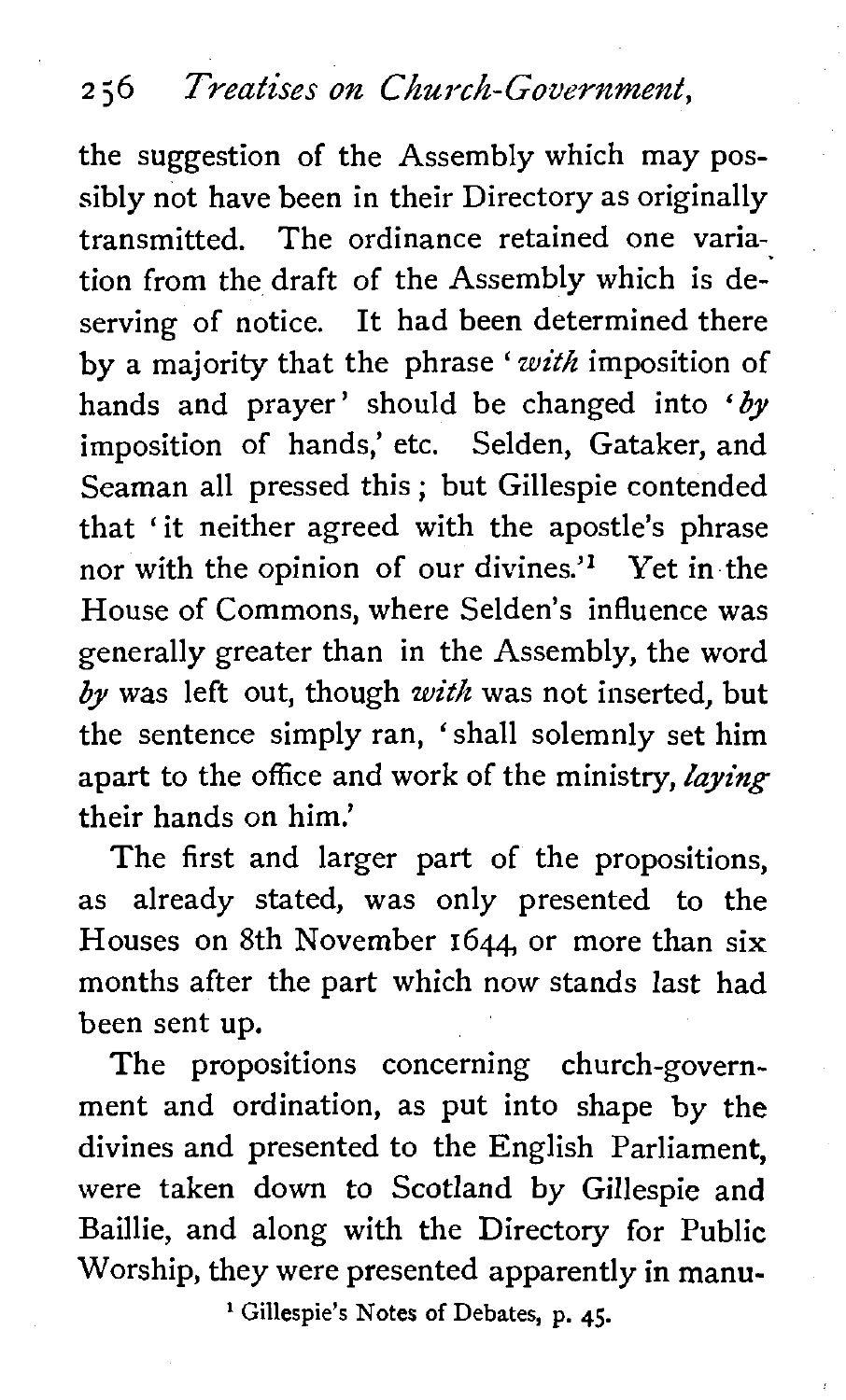## *Church* Censures, etc. **<sup>257</sup>**

script to the General Assembly which met in Edinburgh in February 1645. Baillie says they were to have the Assembly's opinion upon them, 'but no Act till they had passed the Houses of the English Parliament.'<sup>1</sup> Of course he means they were to have no Executive Act such as they had asked and got for the Directory for Public Worship. The Assembly passed, and the Parliament ratified, an Act approving of the Propositions so far as submitted to them, but instead of decerning and ordaining, as in the other case, that they should be observed and practised, it simply authorised their Commission to conclude a uniformity on the basis of them as soon as they should be ratified without *substantial* alteration by the Parliament of England. They never were so ratified in the South, and the Act of the Scottish General Assembly in 1647, approving and establishing the Confession of Faith, speaks of the truth of Christ as to the several sorts of ecclesiastical officers and assemblies not as having been embodied in the Propositions approved in 1645, but *'to be expressed* in the Directory of Government.'

The circumstances which led to the preparation of this latter treatise were the following :--The majority of the English Parliament, while willing to substitute a Presbyterian for an Episcopal form

**<sup>a</sup>**Peterkin's **Records** of **the** *Kirk,* **p. 475.** 

**Letters and Journals,** vol. ii. p. 260. For the **Act** see Note K.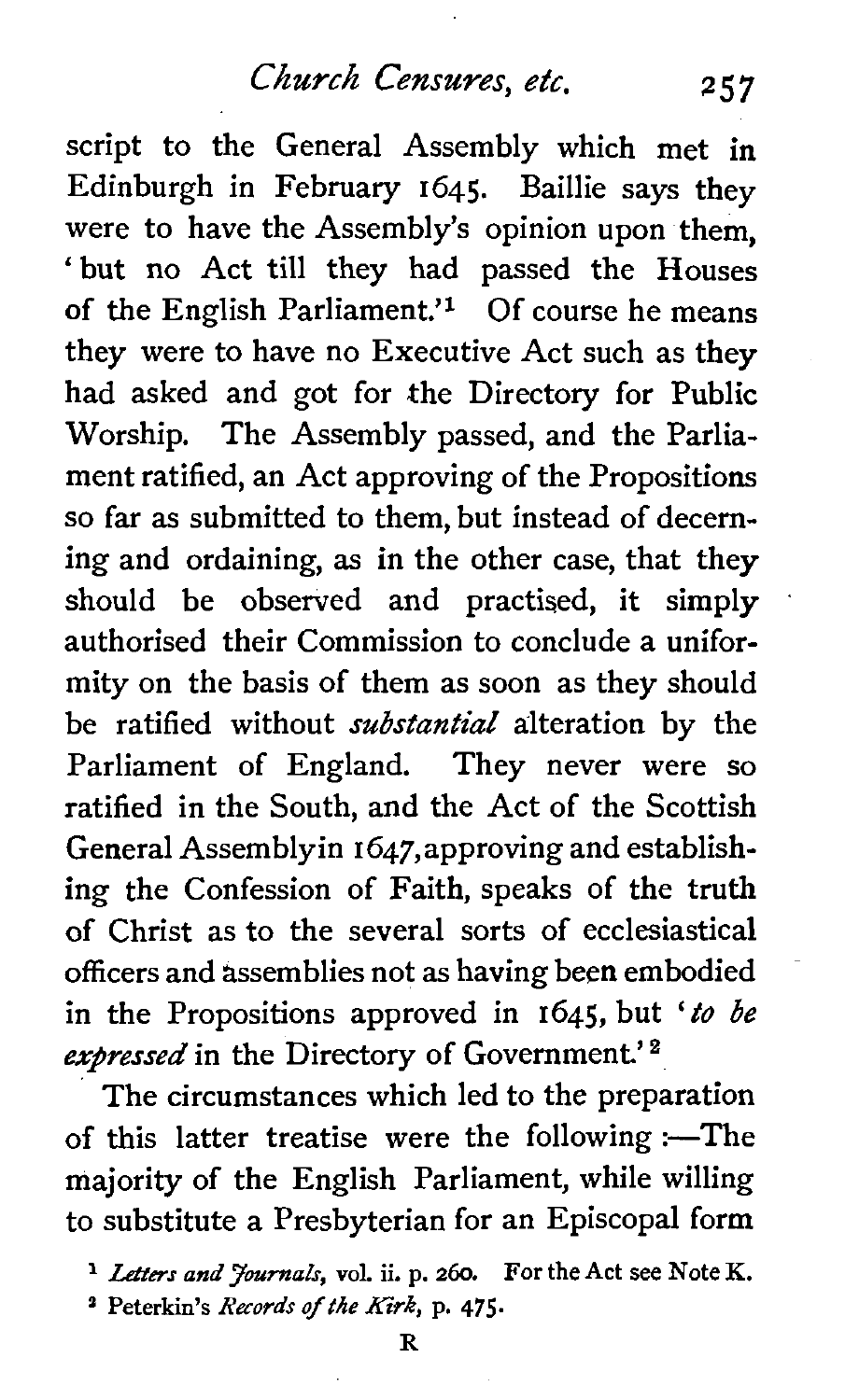# **2 5 8** *Treatises on Chu~ch- Government,*

of government in the National Church, were not disposed to concede the apparent *jure divino* claim made for it in the Propositions. Even many of the warm friends of Presbytery in the south became satisfied that if they were to retain the bulk of the nation in the reconstituted Church they must be content to get their assent to their favourite system of church-government as one that in its main principles was lawful and agreeable to the Word of God rather than expressly enjoined in it, and that could be justified by considerations of reason or expediency in many of its details for which the texts appended by the Assembly to the 'Propositions? did not seem to furnish a clear divine warrant, still less a positive and permanent institution. At the desire of these friends of comprehension and their friends in Parliament generally, who, to use Coleman's words, preferred 'may be to must be,' the Assembly set itself to prepare its practical Directory for churchgovernment and discipline, and for ordination of ministers during the latter part of 1644 and the earlier part of 1645. Henderson took a special interest in the preparation of this Formulary, and culled its materials, in part at least, from his treatise on the Order and Government of the Church of Scotland, in part from the discipline of the French and Dutch Protestant Churches, modifying and toning down the whole, and doing his very utmost to put it into a shape that might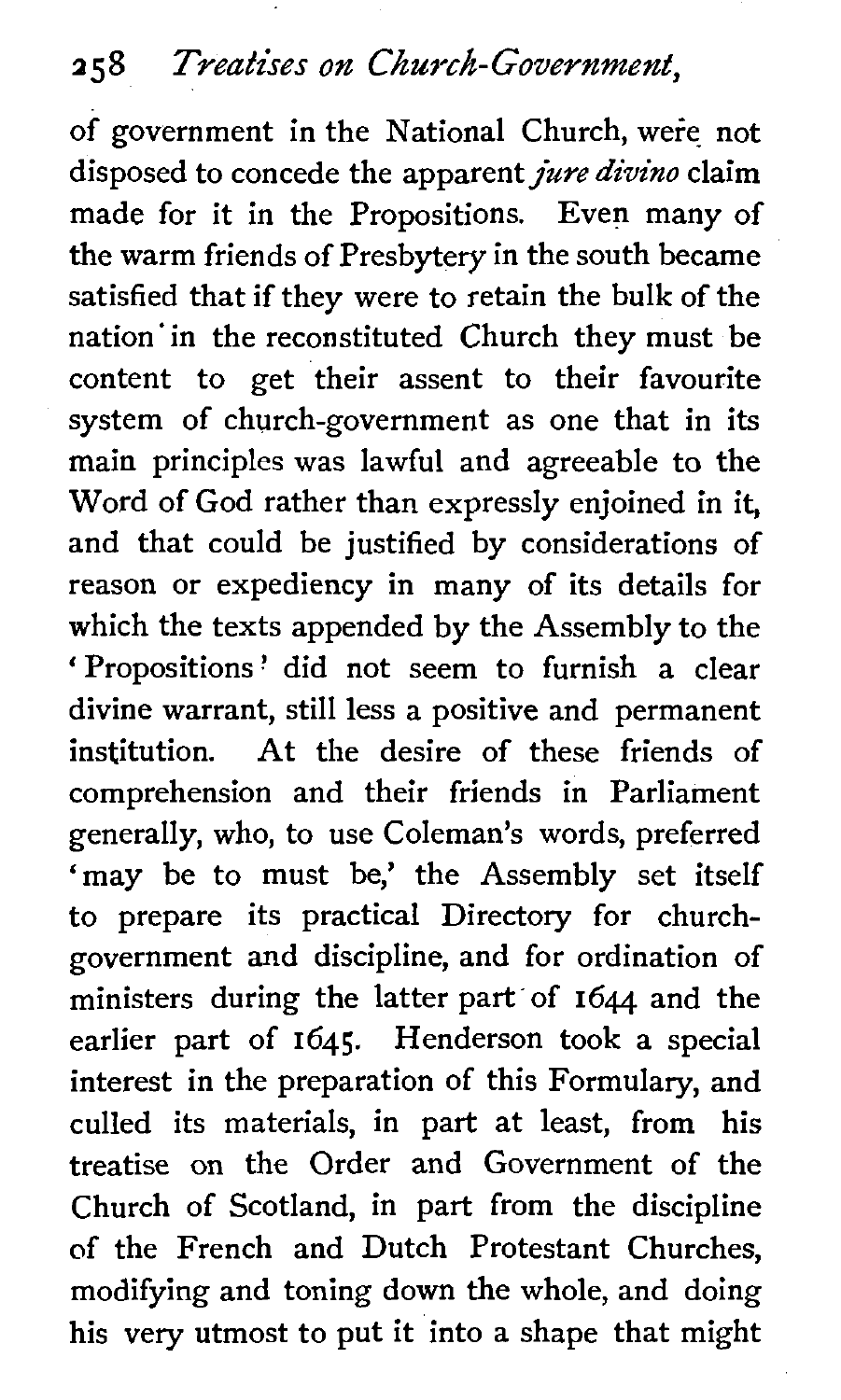be acquiesced in, or borne with, by those whose personal leanings were towards other polities. Yet with every disposition to respect, as far as a loyal Presbyterian could, the scruples of the dissenting brethren, and inclination to yield to them in minor matters, he and his colleagues found it impossible to come to an agreement with them on the basis of the practical Directory any more than on that of the theoretical ' Propositions.' But though it entirely failed to ward off the threatened schism, the Directory did not fail to secure the favour of the majority of the Parliament, and with two or three notable exceptions, to which I shall advert in my next Lecture, it was substantially embodied in the ordinance passed by the Houses on 29th August 1648, and'published under the title, The *Form of Church-Government to be used in the Church* **of** *England* **and** *Ireland* This Form contains minute directions for the choice of elders, the erection of twelve Presbyteries and a Synod, in London, and more general directions for the choice of elders and the erection of Presbyteries and Synods in other parts of the kingdom. It also made provision for the meeting

<sup>1</sup> Even the ministers and elders met in their provincial assembly at London, in November 1648, venture to **say:** 'The external government and discipline of Christ, though it be not necessary to the **being,** yet it is absolutely necessary to the wellbeing of a church. . . . Not that we think that every circumstance in churchgovernment is set down precisely in the word, or is of divine right in a strict sense.'-Vindication of the Presbyterial Government *and* **Ministry,** pp. 1-3.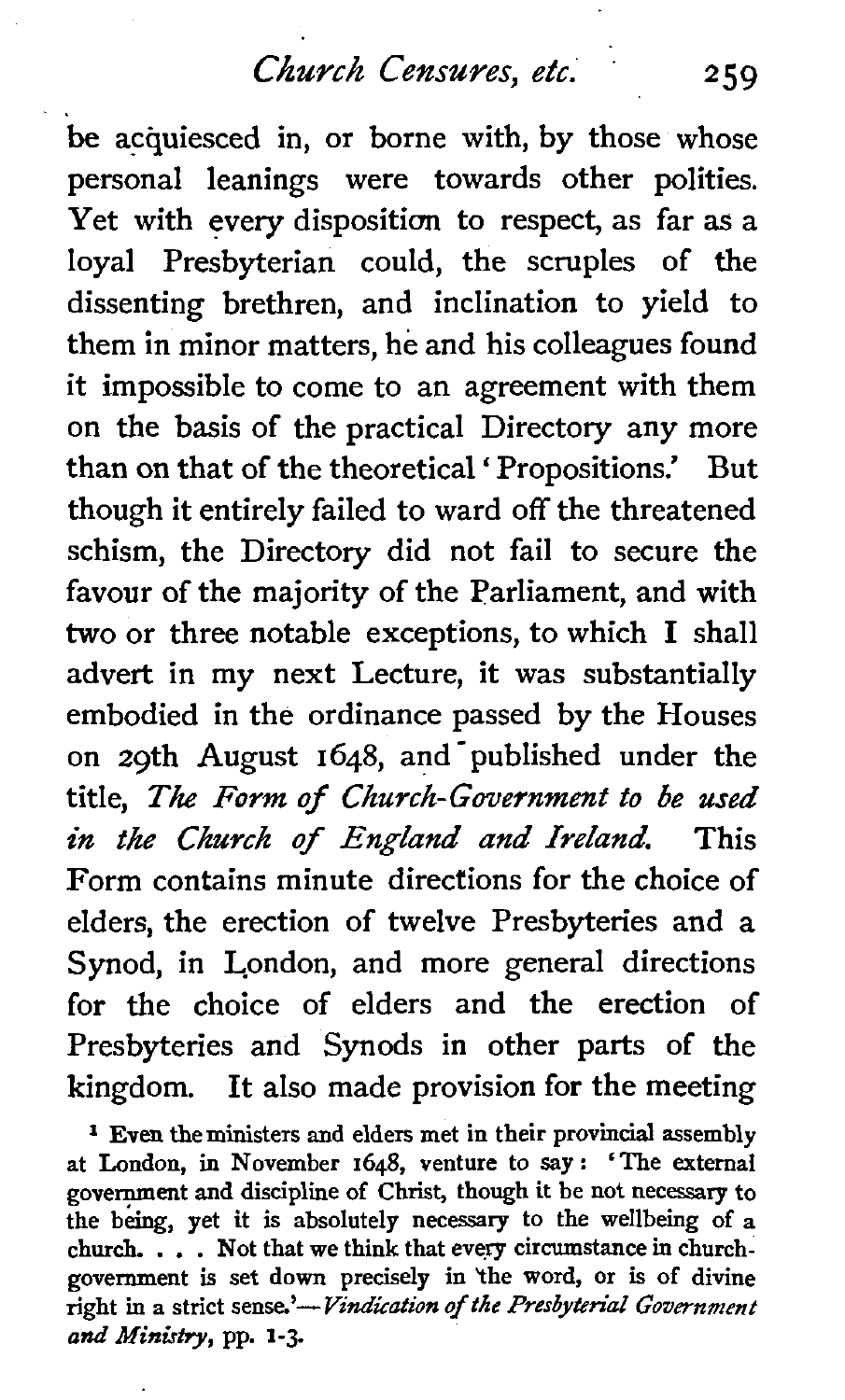### *2 60 Treatises on Church-Government,*

of a National Assembly when summoned by Parliament, but in point of fact it never **was**  summoned to meet. The classical Presbyteries were to consist of one minister and at least two elders from every parish within the bounds, the provincial synods of at least two ministers and four elders from every classis within the province, and the National Assembly of two ministers and four elders from each provincial synod, and of five learned and godly persons from each university in the kingdom. These various courts were subordinated to each other after the Presbyterian fashion, that so appeals might be made from the inferior to the superior, and any person who deemed himself aggrieved by the proceedings of a congregational eldership might appeal to the classis, from that to the provincial synod, and from that to the National Assembly, and from it to the Parliament. This last provision no pleading nor protestation on the part of the divines could prevail with the Houses to alter, and perhaps that may have been one reason why they did not urge on at once the complete organisation of the Church, though of course the main reason was furnished by the political changes that so soon took place. Presbyteries and a synod were erected in Lancashire<sup>1</sup> by separate ordinances, and presbyteries  $2$  in

**E. 430, NO. 16; E. 431, NO. 4-** 

**<sup>1</sup> Joumalsof HouseofCommons, vol. iv.p. 668; vol. v.pp. 7,23.**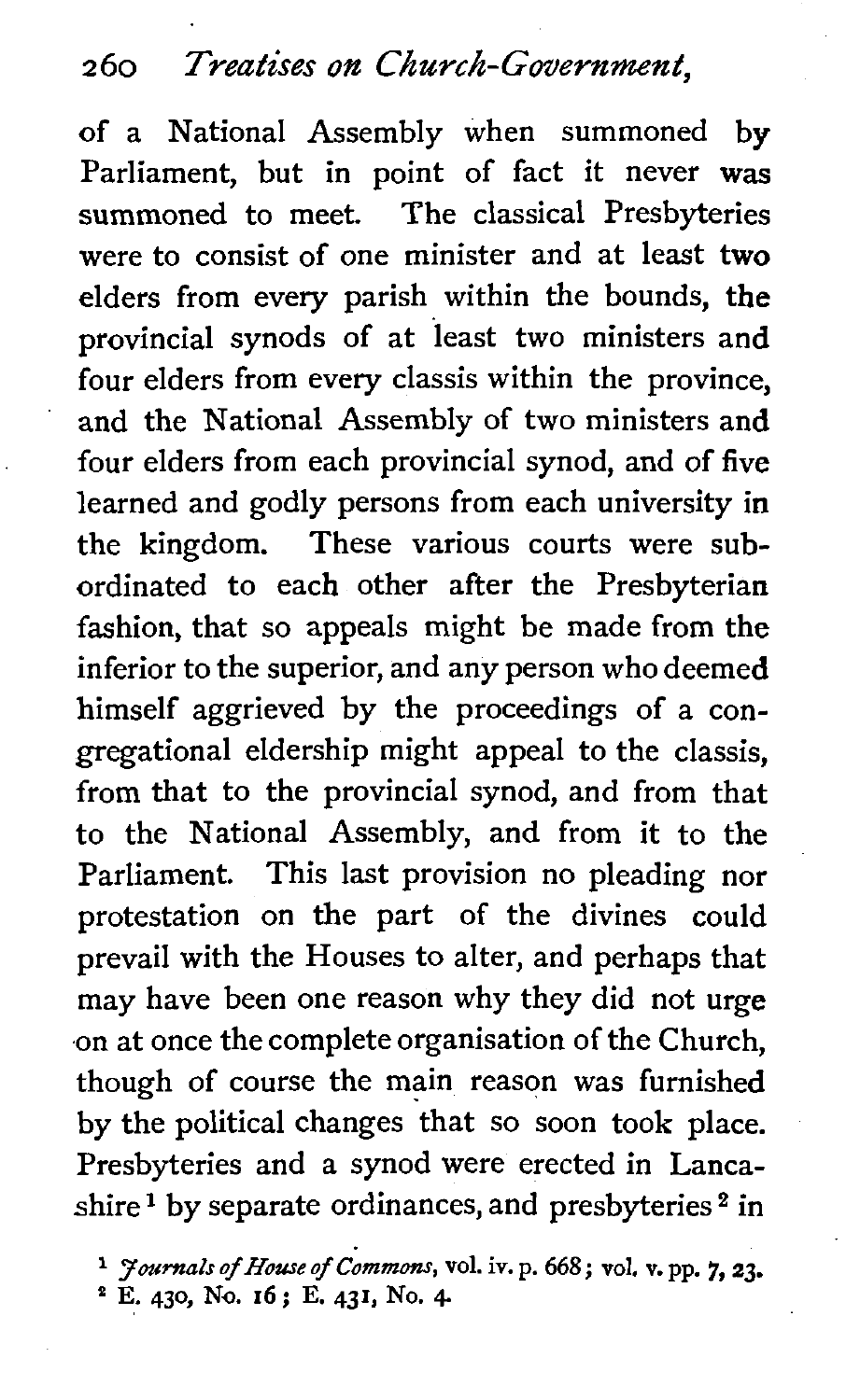Somersetshire and Surrey by other ordinances. Any organisation attempted in other counties was rather on the lines suggested by Baxter for the county of Worcester than on the lines of the ordinances of Parliament.<sup>1</sup> Any associations in them were probably composed of ministers only, and of ministers of different judgments on the question of church-government. It was on the 7th July 1645 that the Assembly's Directory was formally delivered to the Houses by Mr. Marshal1 and certain other members. The following is the entry in the Journals of the House of Commons (vol. iv. p. 199), regarding it :-

'The House being informed that some of the Assembly of Divines were at the door, they were called in, and Mr. Marshal1 acquainted the House, That whereas the House had been pleased, at several times, to order the Assembly of Divines to send to them such propositions as they had finished ; which they had done; that there are some more which needed some proofs out of Scripture, and had been under debate with them and were now finished : They had cast their votes into a model and method; and now the House may see all before them. They have left out the proofs, both of Scripture and reason, having sent them in with their former votes ; but if the House please to command the Assembly to give in the proofs, they are ready to do it. Some of these votes are plainly held out by Scripture ; others have reasons agreeable to Scripture, and have been alleged : And such as have the light of nature are received and practised in all Reformed Churches. This work, though it appeared short, yet had spent much time, by though it appeared short, yet had spent much time, by<br>reason of dissenting judgments; that, if possible, they p-

--

**<sup>1</sup>** There were isolated *classes;* see **Minutes,** p. *536,* for Kent.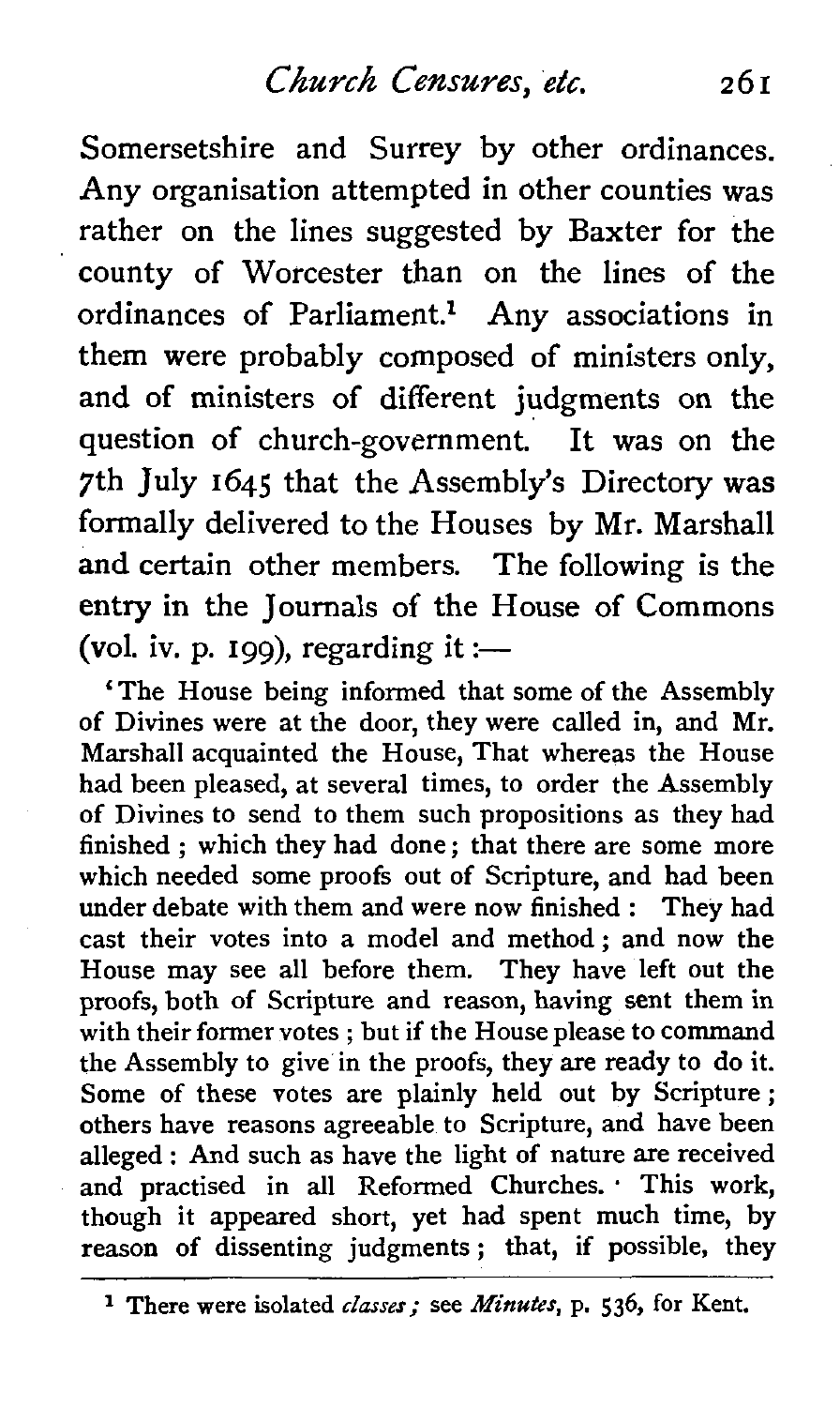might be satisfied. To this short paper of additional votes they have given in the proofs out of Scripture ; and if those proofs, at the first reading, be not convictive, in regard that God hath not laid down the points of church discipline in such clear texts, they desire they may not be laid aside, but that the House will command them to give in the proofs at large.'

The Directory for Church-Government was brought down by the Scotch Commissioners Gillespie or Baillie, and laid before the Scottish Assembly in 1647, and by their orders it was printed (with the propositions prefixed, and in the exact shape in which it had passed the Westminster Assembly) before the close of the year, that it might be examined and reported on by presbyteries. Next year the consideration of the reports was again deferred, and in the confusions that followed no action may have been taken respecting it. Baillie says that with four or five reservations it would have been approved of by the Assembly but for the persistent opposition of Calderwood, who objected even to the propositions of which the Assembly had approved in 1645. Both sanctioned congregational elderships as distinct courts, whereas he maintained they were nothing more than committees of Presbytery. The latter provided that the provincial synods should consist not of all the ministers of the bounds, but of a certain number of ministers and elders chosen out of each presbytery, and that the National Assembly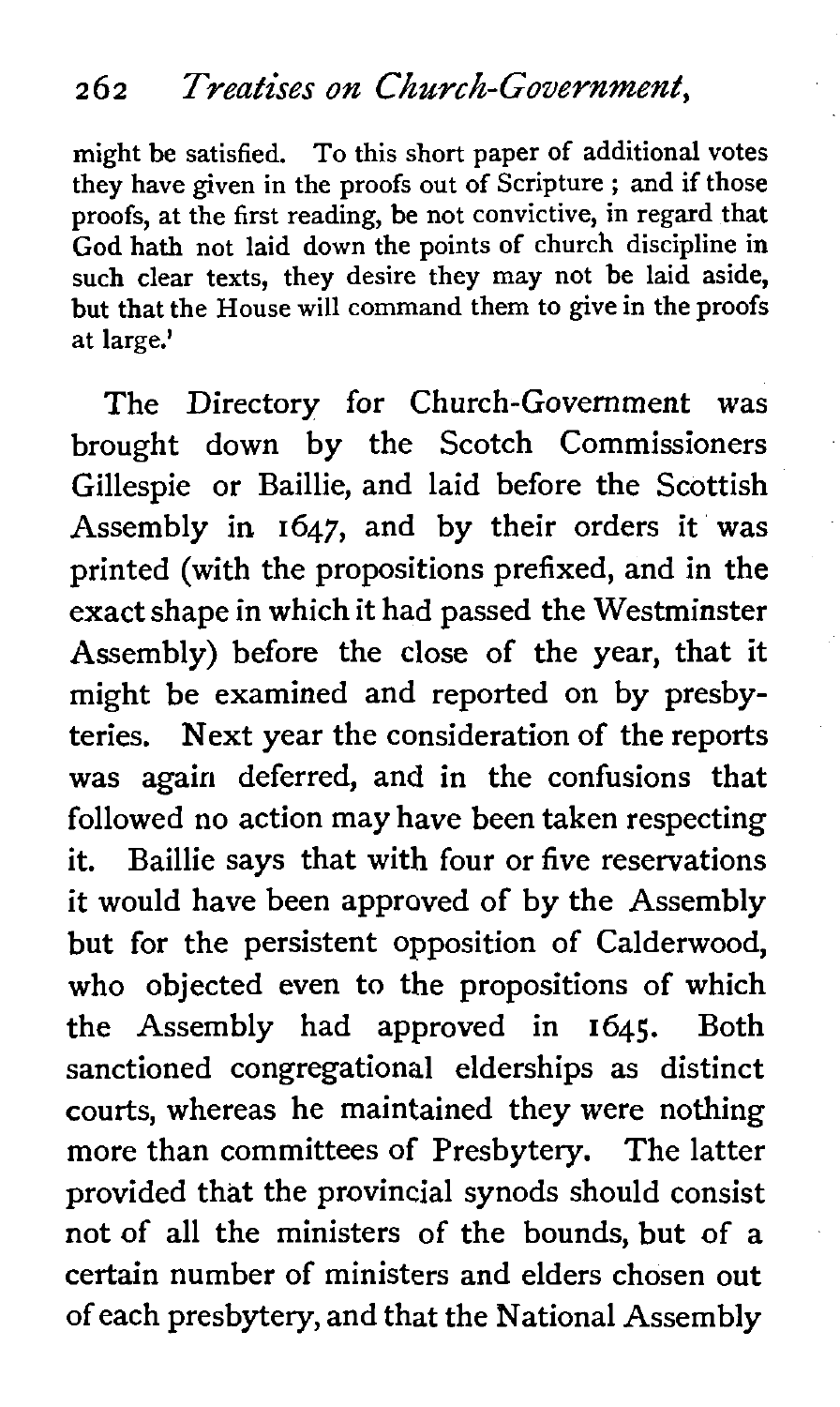should consist not of delegates from the presbyteries, but of three ministers and three elders from each provincial synod, and five learned and godly persons from each university. To all these provisions we cannot doubt this uncompromising defender of old Scottish arrangements would resolutely object, particularly to the last.<sup>1</sup> which had been opposed, but unsuccessfully, by the Scottish Commissioners at Westminster. But some of these provisions are not unworthy still of the consideration of the larger Presbyterian Churches, which feel that their supreme courts, as at present constituted, are somewhat unwieldy, and hardly so well adapted as they might be for the transaction of judicial business. And if ever the time should come when they should feel that the laity ought to be more directly represented than they yet are by idoneous persons as well as elders, it may cheer them to remember that the Westminster Assembly, notwithstanding the objections of our countrymen, did not hesitate to put on record their decision that ' synodical assemblies do consist of pastors, teachers, church governors, and *other fit persons* (when it shall be deemed expedient) where they have a lawful calling thereunto.'

**<sup>l</sup>***Letters and Journals,* **vol. iii. pp. 11, 20, 21, 59.** ' **A full and perfect model of discipline,'** ' **a very excellent and profitable piece, the fourth part of our uniformitie was shuffled by through the pertinaciods opposition of Mr. David Calderwood and two or three with him.'**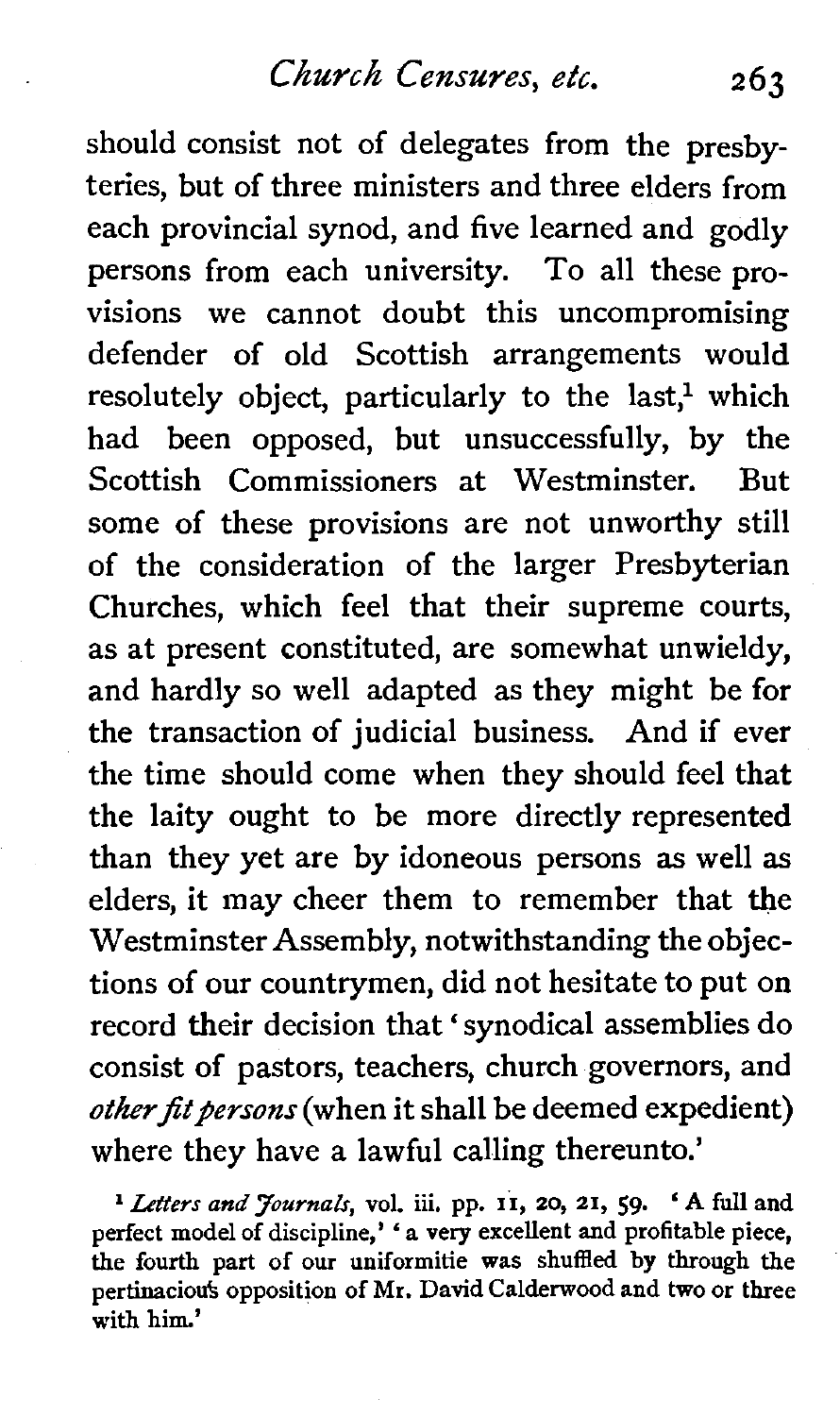## **<sup>2</sup>64** Treatises on *Church-* Government,

The Directory was reprinted in 1690 in a neat little volume containing also Henderson's treatise on the Government and Order of the Church of Scotland, on which it was based. Once and again the treatise was reprinted in the earlier half of the succeeding century. It holds its place even in a collection of Confessions, etc., published in 1776. Use was unquestionably made of it in drawing up what are termed the Larger Overtures on Discipline, etc., printed among the proceedings of Assembly 1705, and the Form of Process approved by Assembly 1707. But as a whole it, as well as the propositions, was left unsanctioned at the Revolution, and it is not now nearly so well known as it ought to be. It is practical and comprehensive, a storehouse of valuable counsels as to many things in government, and still more in discipline, not touched on in the propositions, and is well worthy of being studied by Presbyterian ministers stil1,who wish to do full justice to the system of government the Westminster Assembly sanctioned. What wiser statement of church principles could be desired than the following : Where the number of the people is so great 'that they cannot conveniently meet in one place, it is expedient that they be divided, according to the respective bounds of their dwellings, into distinct and fixed congregations, for the better administration of such ordinances as belong unto them, and the discharge of the mutual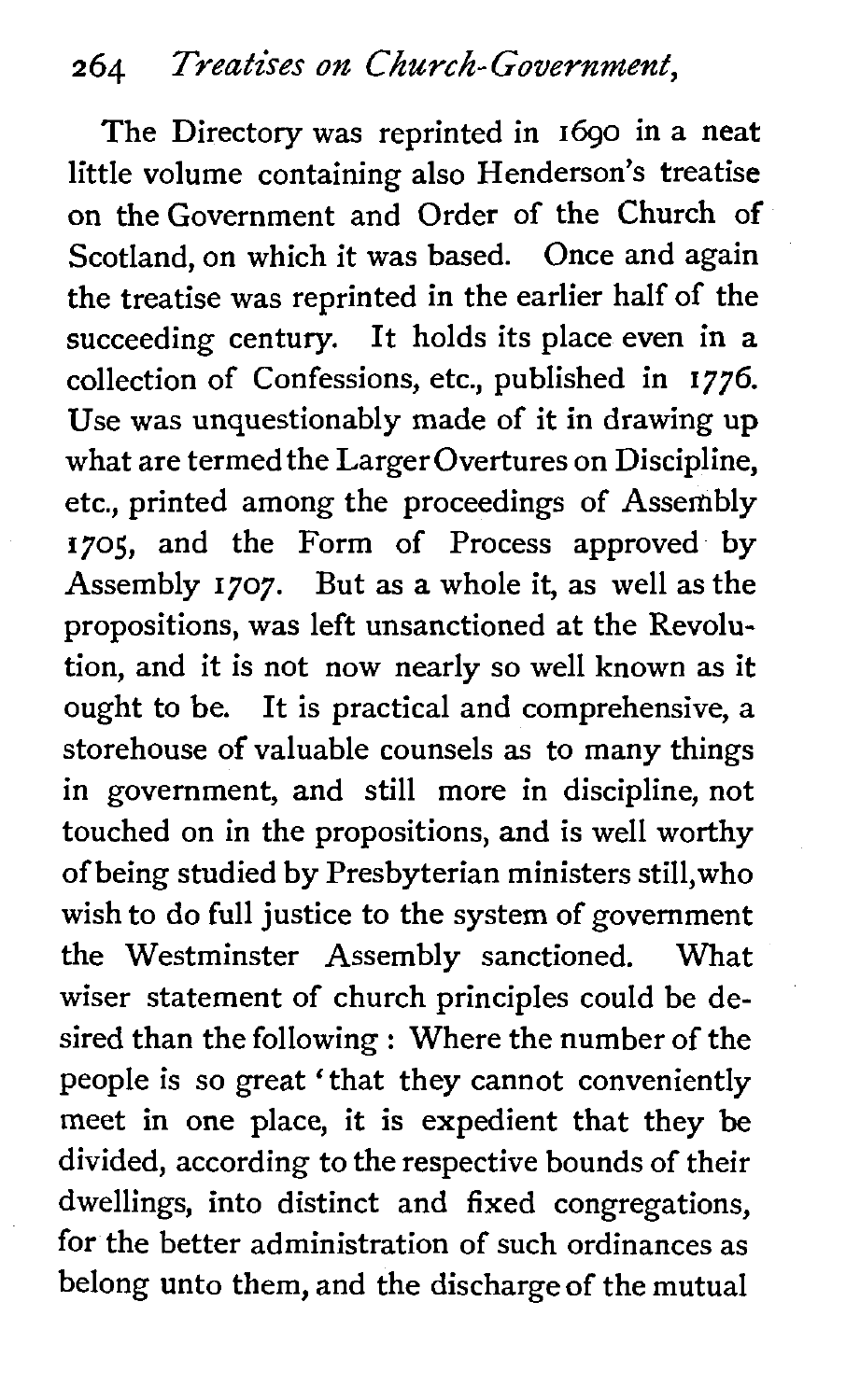duties, wherein all, according to their several places and callings, are to labour to promote whatever appertains to the power of godliness and credit of religion, that the whole land in the full extent of it may become the kingdom of the Lord and of His Christ. Parochial congregations in this kingdom, consisting of ministers and people who profess faith in Christ and obedience unto Christ, according to the rules of faith and life taught by Him and His Apostles, and join together in the public worship of hearing, praying, and administration of the sacraments, are churches truly constituted. . . . Communion and membership in congregations thus constituted . . . is not unlawful. And to refuse or renounce membership and church communion with congregations thus constituted, as unlawful to be joined with, in regard of their constitution, is not warranted by the word of God. . . . Separation from a church thus constituted, where the government is lawful, upon an opinion that it is unlawful, and that therefore all the godly are also bound to separate . . . and to join themselves to another church of another constitution and government, is not warranted by the word of God, but contrary to it. . . . Nor is it lawful for any member of a parochial congregation, if the ordinances be there administered in purity, to go and seek them elsewhere ordinarily.' . . . ' Although the truth of conversion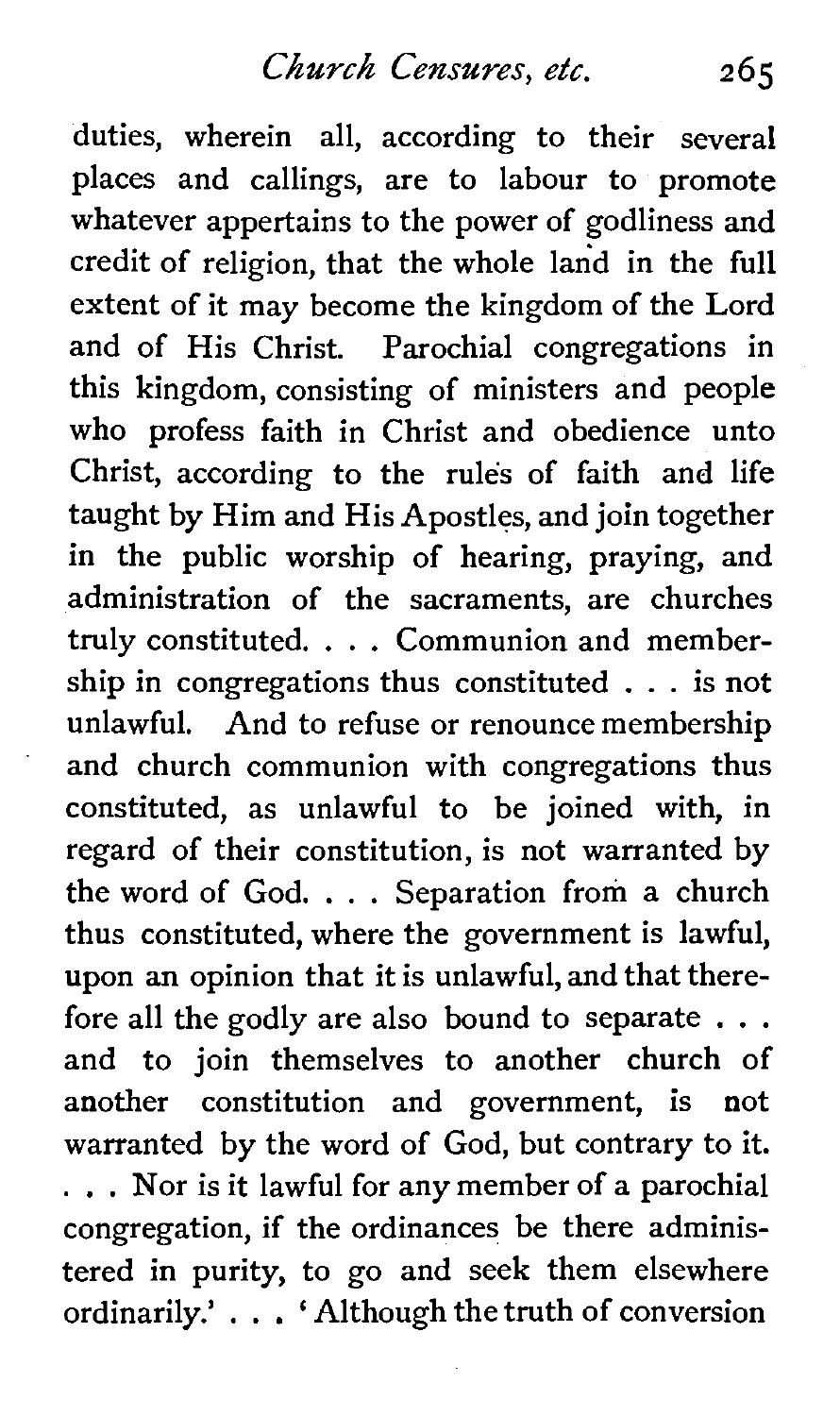and regeneration be necessary to every worthy communicant for his own comfort and benefit, yet those only are to be by the eldership excluded or suspended from the Lord's table who are found by them to be ignorant or scandalous.' 'Where there are many ruling officers in a particular congregation let some of them more especially attend the inspection of one part, some of another, as may be most convenient; and let them at fit times visit the several families for their spiritual good.' ' These elders ought to be such as are men of good understanding in matters of religion, sound in the faith, prudent, discreet, grave, and of unblameable conversation.' ' The deacons must be wise, sober, grave, of honest report, not greedy of filthy lucre.' ' It belongeth unto classical presbyteries to consider, to debate, and to resolve according to God's word, such cases of conscience or other difficulties in doctrine as are brought unto them out of their association, according as they shall find needful for the good of the churches : to examine and censure according to the word any erroneous doctrines which have been either publicly or privately vented within their association to the corrupting of the judgments of men, and to endeavour the reducing of recusants or any others in error or schism . . . to dispense censures in cases within their cognisance . . . yet so as that no minister be deposed but by the resolution of a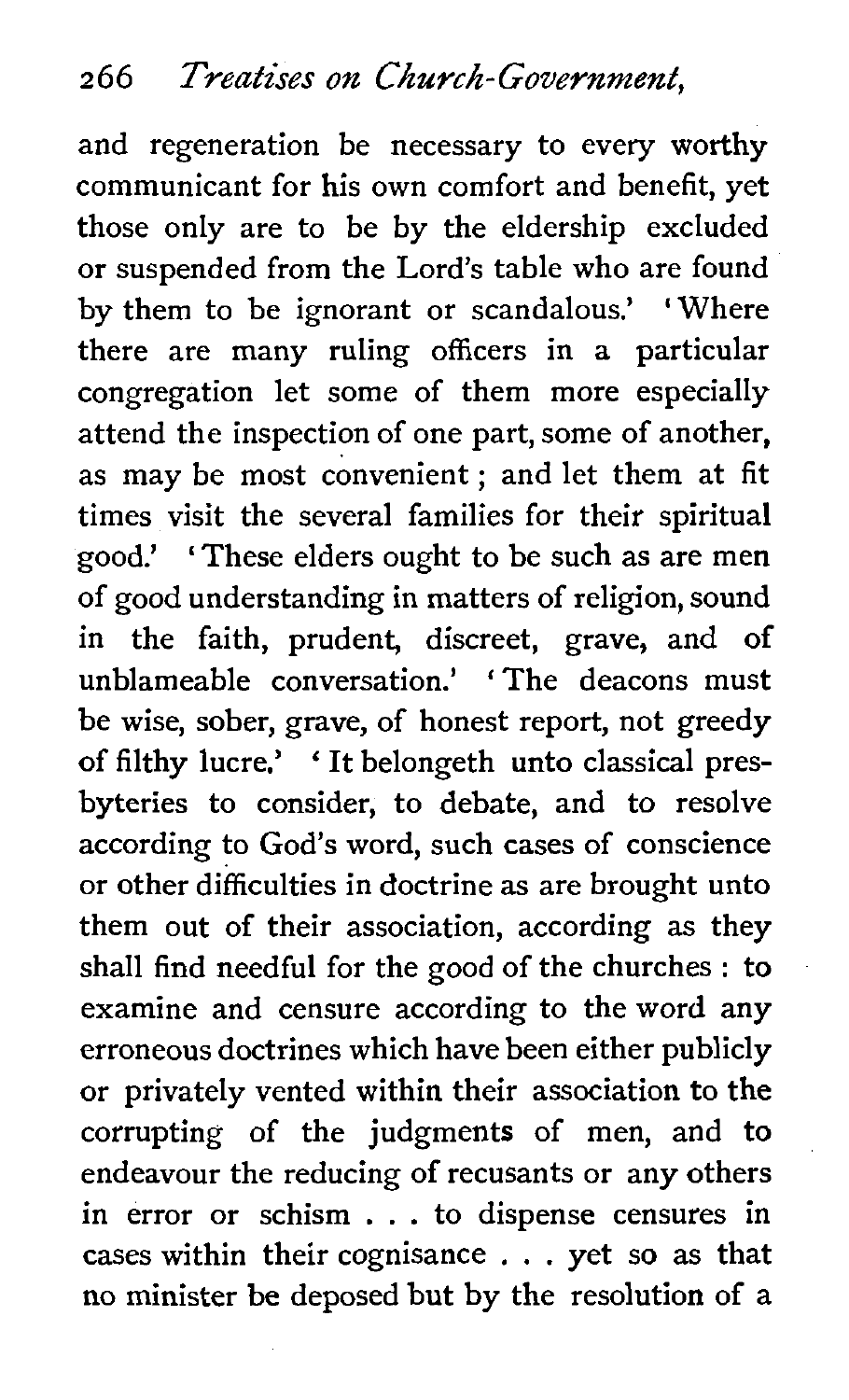synod : to examine, ordain, and admit ministers for the congregations respectively therein associated.' 'The provincial and national assemblies are to have the same power in all points of government and censures brought before them within their several bounds respectively as is before expressed to belong to classical presbyteries within their several associations.'

The sum of all may be given in the words of Henderson in that treatise on ' The Government and Order of the Church of Scotland,' from which this Directory to so large an extent is taken : 'In the authority of these assemblies, parochial, presbyterial, provincial, and national, and in the subordination of the lesser unto the greater, or of the more particular elderships to the larger and general eldership, doth consist the order, strength, and steadfastness of the Church of Scotland. . . . Here is a superiority without tyranny, for no minister hath a papal or monarchical jurisdiction over his own flock, far less over other pastors and over the congregations of a large diocese. Here there is parity without confusion and disorder, for the pastors are in order before the elders, and the elders before the deacons. Every particular church is subordinate to the presbytery, the presbytery to the synod, and the synod to the national assembly. One pastor also hath priority of esteem before another for age, for zeal, for gifts, for his good